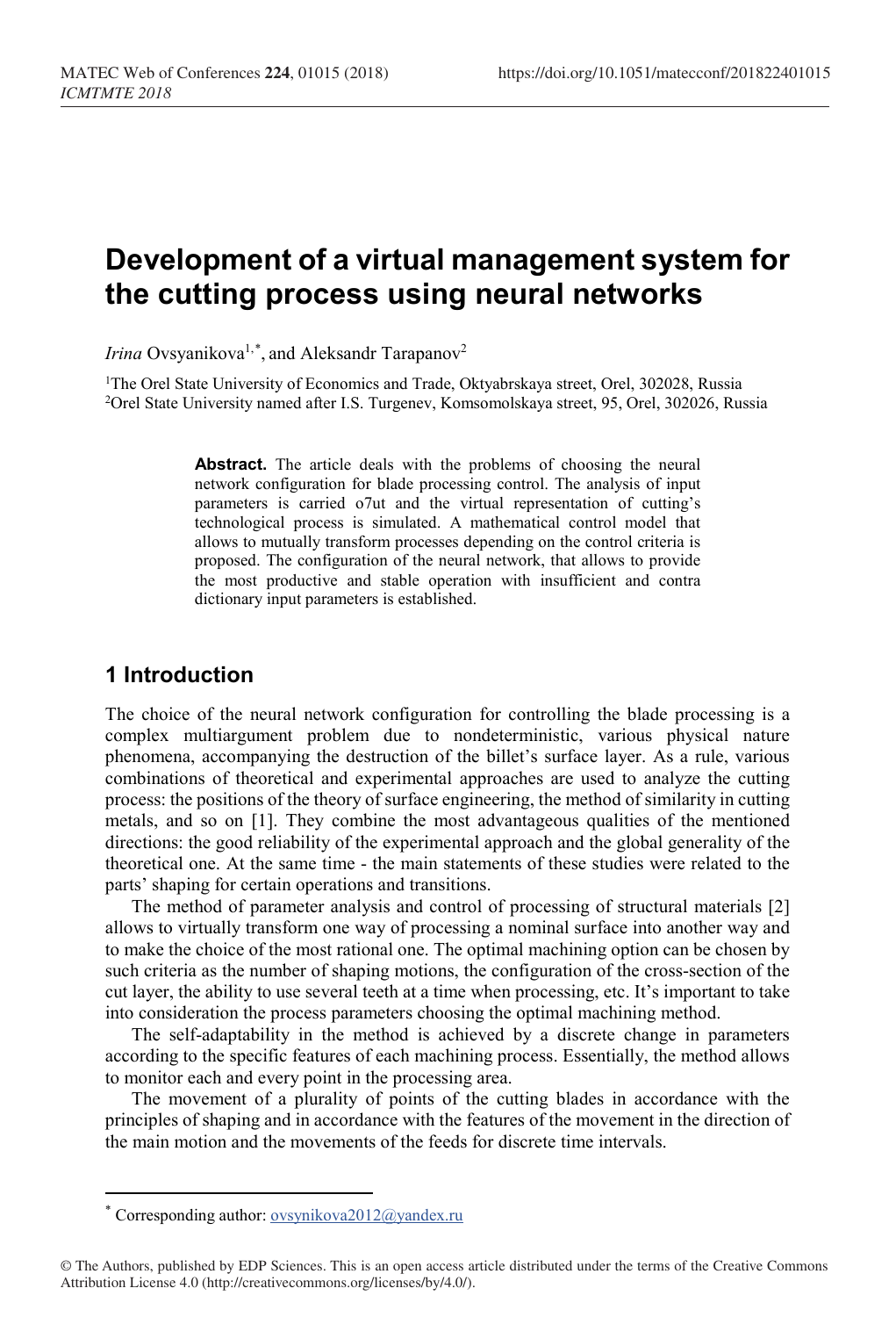#### **2 Theoretical part**

To analyze the geometric parameters of the cutting processes, it is necessary to divide the shaping motion of the tool's cutting blade into the main cutting motion and the feed motion. As a result we obtain the following independent parameters:

 $\varphi(V)$  - main cutting motion parameter;

ϕ(*Sn*) - summed movement federate parameter;

ϕ(*l*) - cutting blade parameter.

The fact that each point of the researched space in the processing area simultaneously possesses the qualities of the machined billet and the tool, is determined by its function-spatial purpose and time, includes the possibility of control within the system according to the outer given parameters and limitations, provides multivariance to the cutting control and analysis system. In reference to them we can name qualitative indicators of the nominal surface, cutting modes, parameters of tool installation, processing time and its cost.

In the generalized mathematical representation of the cutting scheme, which represents the dependence of the coordinates of the points of the cutting blades on independent parameters, the time τ and the control parameter *u* are entered:

$$
x = f(\varphi(V), \varphi(S_n), \varphi(l), \tau, u),
$$
  
\n
$$
y = f(\varphi(V), \varphi(S_n), \varphi(l), \tau, u),
$$
  
\n
$$
z = f(\varphi(V), \varphi(S_n), \varphi(l), \tau, u).
$$
\n(1)

The control parameter, in its turn, can be a function of external given parameters.

Mathematical analysis of the mapping of the cutting scheme allows to determine the kinematic changes in the back and front corners, the angle of inclination of the cutting edge, the thickness of the cut layer for any point of the profile and at any time [1]. This allows to determine velocity vectors of movement in the direction of feed and movement of cutting.

The machining option is chosen to optimize the shaping motions, the configuration and size of the cross-section of the shear layer, the possibility of using several teeth at the same time. When choosing the method of processing, the parameters of the technological process and the limitations in accuracy, roughness of the nominal surface, the prime cost of processing exert an influence significantly.

Tasks with a high degree of uncertainty are very often solved in the technology of engineering. In the solution space, a set of solutions with a different probability density is obtained. To solve such tasks like these, researchers use the theory of fuzzy sets, heuristic methods for selecting parameters using priorities of importance, values of preference functions, etc. One of the main methods of working with uncertainties is the Bayesian probabilistic approach.

The action of the cutting force during the processing of the nominal surface causes bending dynamic deformations of the workpiece, flexural deformation of the mandrel, and also elastic depressions of the workpiece and mandrel, due to the finite stiffness of the supports.

When machining with a multilevel tool, the action of cutting forces from all the teeth of the milling cutter in the work may happen as well. As the cutting force is the sum of the repeated impulses, the deformation of the system can be represented as a sum of deformations caused by isolated impulses shifted in phase relatively to the other.

The initial data for constructing a dynamic system that provides the possibility of changing the results obtained earlier are given below:

specified parameters of accuracy, roughness of the machined surface and tool life;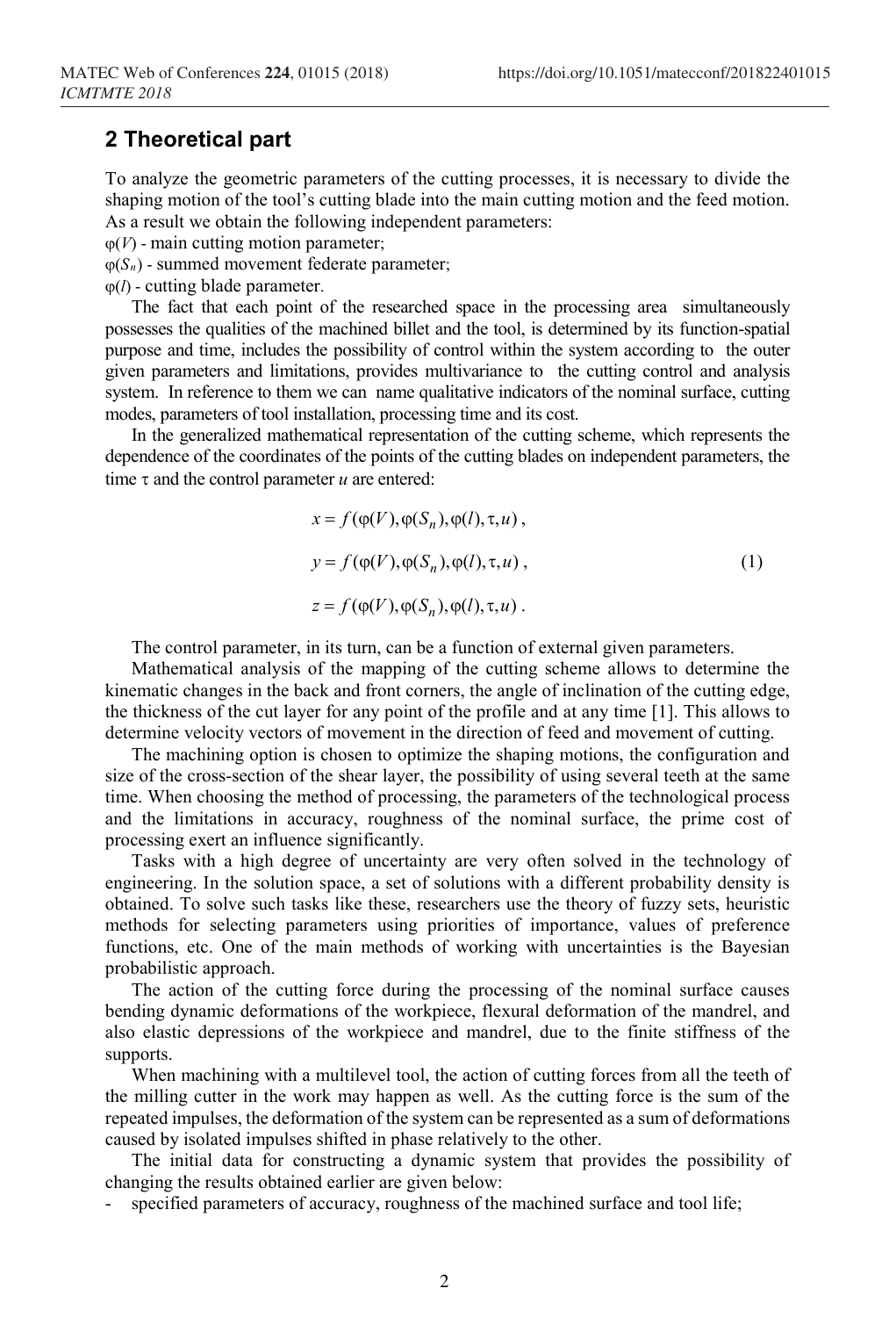- properties of the material that is being processed;
- properties of the material of the cutting part of the tool;
- parameters of the process system;
- method of fixing the workpiece;
- dimensions and parameters of the helical surface;
- tool dimensions and geometry of its cutting part and parameters of the cutting process.

During the data preparation for the simulation of the virtual workflow, it's necessary to perform the following operations:

- interpretation of data - choosing a solution from a fixed set of alternatives based on the entered information about the current situation.

- diagnosis - identifying the causes that led to the emergence of the situation.

correction - diagnosis, supplemented with the possibility of evaluation and recommendations for corrective actions for deviations from the normal state of the situations in question.

For the details' surface blading, the problem of recognition of situations is solved, the belonging of surfaces to a certain class from a given set is defined, input parameters and input conditions are determined. And among the set of solutions we find the only possible solution satisfying all the constraints and final goal.

Creating a management model allows to form a technological environment and virtually manage it, avoiding the influence of random factors, that take place in the practical experiment. To calculate probabilistic estimates, special parameters of "deregulation" are introduced into the model. The main task of information modeling is to provide the required output values of the parameters of the technological process, and the indirect task is to minimize the influence of random factors.

The evidence that for any algorithm there exists a neural network (NS) realizing it is given in the literature  $[3 - 10]$ . The NC allows to work with noisy data and adapt to any external influences and simulate various nonlinear processes.

The control system model is built on the basis of fully connected NCs, due to the fact that the same number of neurons NCs have a greater number of inter-neural connections, and this increases the information capacity of the network. Full-bodied architecture is considered to be the most universal one. The adaptive control HCs are designed in such a way that the output of the controlled model corresponds to the output of a predetermined model that has the required characteristics.

The training of the virtual management system is based on the principle of training, consisting in the gradual accumulation of experience in the formation of the behavior of the system with a high degree of uncertainty of its initial states. As a result, the system functions better. All the ways of accumulating experience have a common feature, namely, the gradual separation of the field of knowledge from the whole set of ignorance. In the theory of learning systems, this feature is reflected in the creation of automatic classification systems or pattern recognition.

In any recognition algorithm, there is always a procedure for comparing the input signal with the available standards in memory. After determining the overall structure of the network, it is necessary to clarify its parameters. The network parameters include the number of input and output neurons, the number of neurons in the Kohonen and Grossberg layers, and the magnitude of the synaptic connections.

To solve this problem, counter propagation network (CPN) that consists of two layers of neurons - the Kohonen layer and the Grossberg layer, can be used. It works with binary vectors consisting of zeros and ones, or with continuous vector. As a result of learning process, input vectors are associated with output ones and, when the network is trained, the feed of the input images leads to getting output ones. The correct output can be obtained also when the input is incomplete or somewhat incorrect.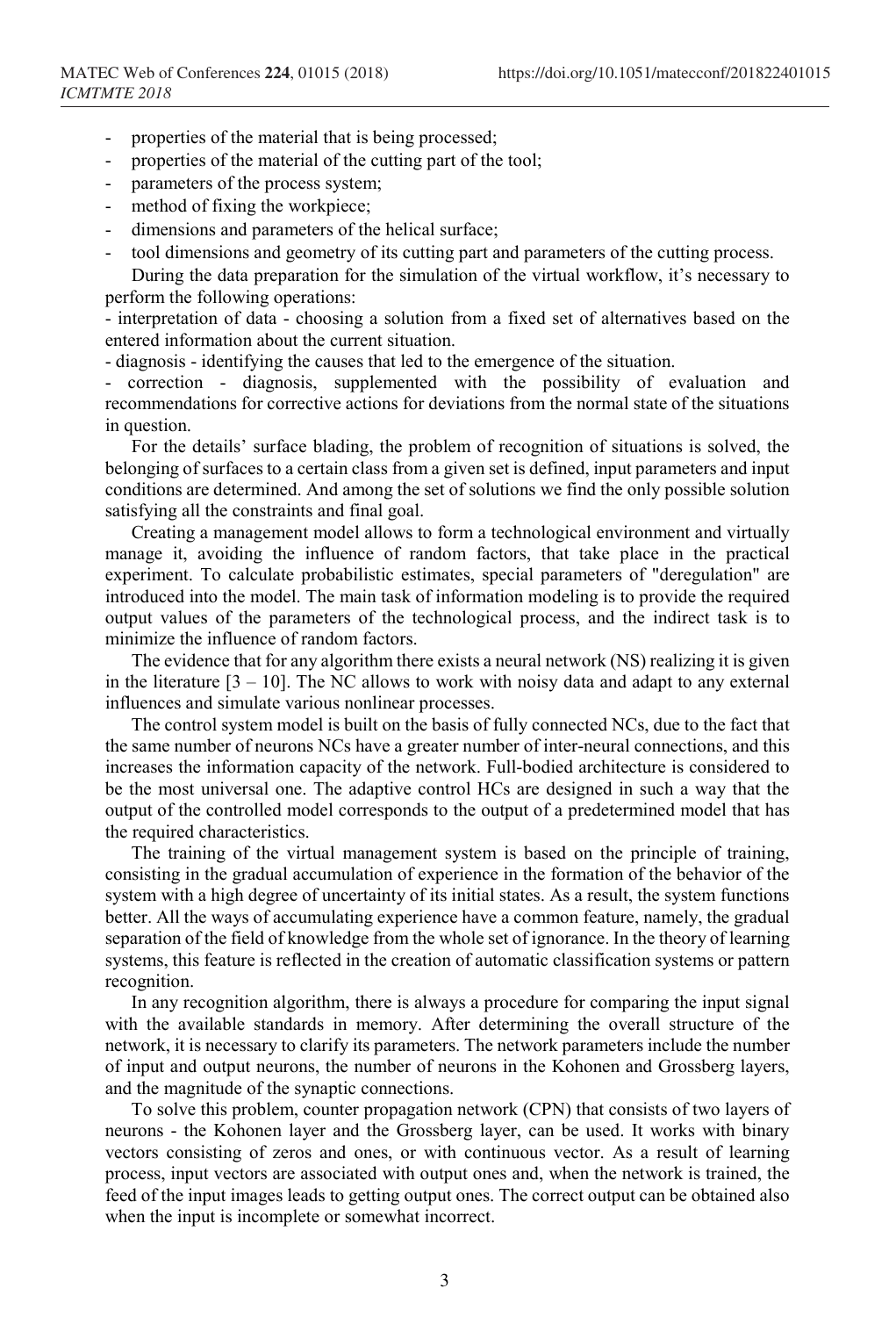Computations with higher speeds are provided by the parallel configuration of the HC. For approximation of nonlinear representations with the necessary degree of accuracy, the networks containing nonlinear components are used.

Learning the algorithm of inverse propagation of error assumes two passes on all the network's layers: direct and reverse. At a direct pass the input vector is fed to the input layer of the neural network, and after that spreads on a network from layer to layer. As a result, a set of output signals, which is the actual response of the network to this input image, is generated.

As a result, each combination of all input signals that change in some given ranges will have its own output signal value.

Currently, a number of different architectures for building neural network control systems have been developed and widely used. The neural network controller performs the development of an adequate control signal for controlling the dynamics of the controlled object's states. States change happens according to the optimal trajectory.

In the process of learning, an automatic construction of generalizing rules or functions that describe the belonging of situations to classes that the system will later use when interpreting unfamiliar situations is carried out. From the generalizing rules, the knowledge base is automatically formed, which is being periodically adjusted as information about the analyzed situations accumulates.

If the network is trained well, it acquires the ability to model an unknown function that connects the values of input and output variables, and finally, such a network can be used for predictions in situations when the output values are unknown.

The adaptation of typical development to features of a problem area is carried out at typical designing. To implement this approach, certain tools are used for component (assembly) design of information systems (R / 3, BAAN IV, Prodis, etc.).

The structural synthesis of complex dynamic process control systems in a combination of concepts, methods and mathematical apparatus of modern nonlinear control theory with the theory of trained artificial neural networks, opens a wide range of opportunities for improving the quality of machined surfaces with a cutting tool.

## **3 Conclusion**

1. It would be appropriate to choose configurations of neural network to control blade processing through the complex method of analysis and virtual presentation.

2. The technique of research and management of blading processing allows to transform virtual processes represented by mathematical mappings that provide a wide variation of the properties of the machined parts, parameters of процессов обработки and parameters of the cutting tool.

3. The counterpropagating neural network, characterized by rapid training and stable operation with incomplete or incorrect input parameters is suggested to control the blading process and a wide variation of the input signal spectra.

### **References**

1. A.N. Afonin, Yu.S. Stepanov, A.V. Kirichek, A.S. Tarapanov. *Scientific and pedagogical preparation of Master of Engineering and technology*: Textbook for high schools (Moscow: Mechanical Engineering, 2009)